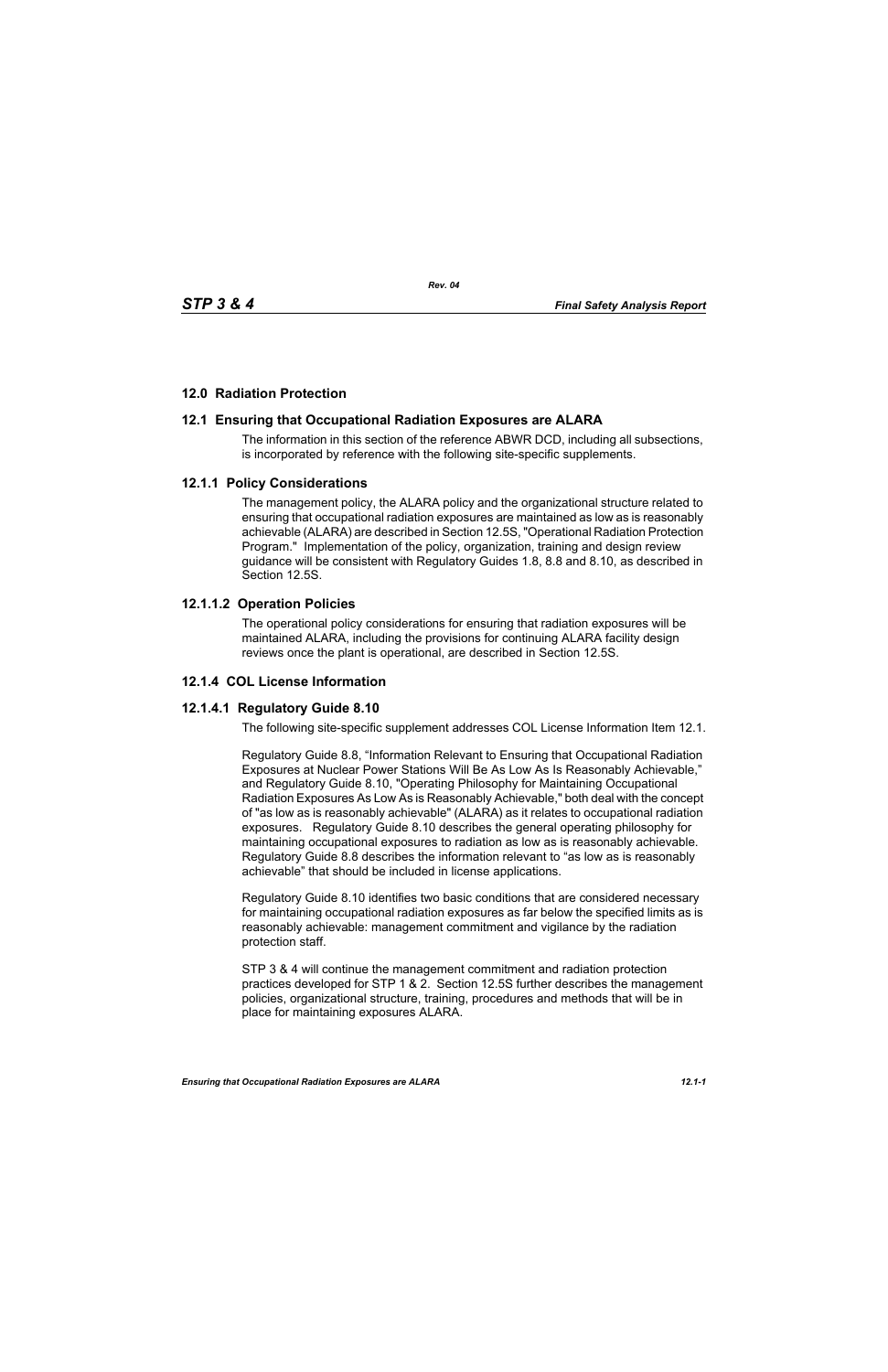## **12.1.4.2 Regulatory Guide 1.8**

The following site-specific supplement addresses COL License Information Item 12.2.

*Rev. 04*

Regulatory Guide 1.8, "Qualification and Training of Personnel for Nuclear Power Plants," provides guidance for the selection, qualification and training of personnel at nuclear power plants. The STP 3 & 4 conformance with Regulatory Guide 1.8, as it pertains to the Health Physics organization and the management of the Health Physics organization, is described in Section 12.5S.

# **12.1.4.3 Occupational Radiation Exposures**

The following site-specific supplement addresses COL License Information Item 12.3.

Occupational radiation exposures will be maintained ALARA by means of the Operational Radiation Protection Program described in Section 12.5S. The detailed policies and plans for maintaining occupational radiation exposures ALARA will be consistent with the guidance in Regulatory Guides 8.8 and 8.10. The detailed procedures will be prepared consistent with the guidance in Regulatory Guides 1.8, 8.2, 8.7, 8.8 and 8.10, the guidance referenced in NUREG-1736 that is applicable to power reactors, and the requirements in the QAPD (NEI 06-14).

The operational plans, procedures and policies currently in use at STP 1 & 2 reflect industry experience and guidance. They will be used, in conjunction with the guidance contained in the documents identified above, to develop the policies, plans and procedures for STP 3 & 4. Many of these plans, procedures and policies will be common to all four units.

Section 12.3, "Radiation Protection Design Features" describes the many features that have been designed into the plant, incorporating information from operating plant experience and from other plant designs. The management policy described in Section 12.5S includes the provision to continue to assure that the plant is designed, constructed and operated such that occupational and public radiation exposures and releases are maintained ALARA

Section 12.5S describes methods that will be factored into procedures for maintaining radiation exposure-related operations such as maintenance, inservice inspection, radwaste handling and refueling ALARA.

STP 3 & 4 will follow the guidance provided in Regulatory Guides 8.2, 8.7, 8.9, 8.13, 8.15, 8.20, 8.25, 8.26, 8.27, 8.28, 8.29, 8.34, 8.35, and 8.38 in carrying out the operational radiation protection program.

## **12.1.4.4 Regulatory Guide 8.8**

The following site-specific supplement addresses COL License Information Item 12.4.

Regulatory Guide 8.8, "Information Relevant to Ensuring that Occupational Radiation Exposures at Nuclear Power Stations Will Be As Low As Is Reasonably Achievable," provides guidance for maintaining the annual dose to individual plant personnel, as